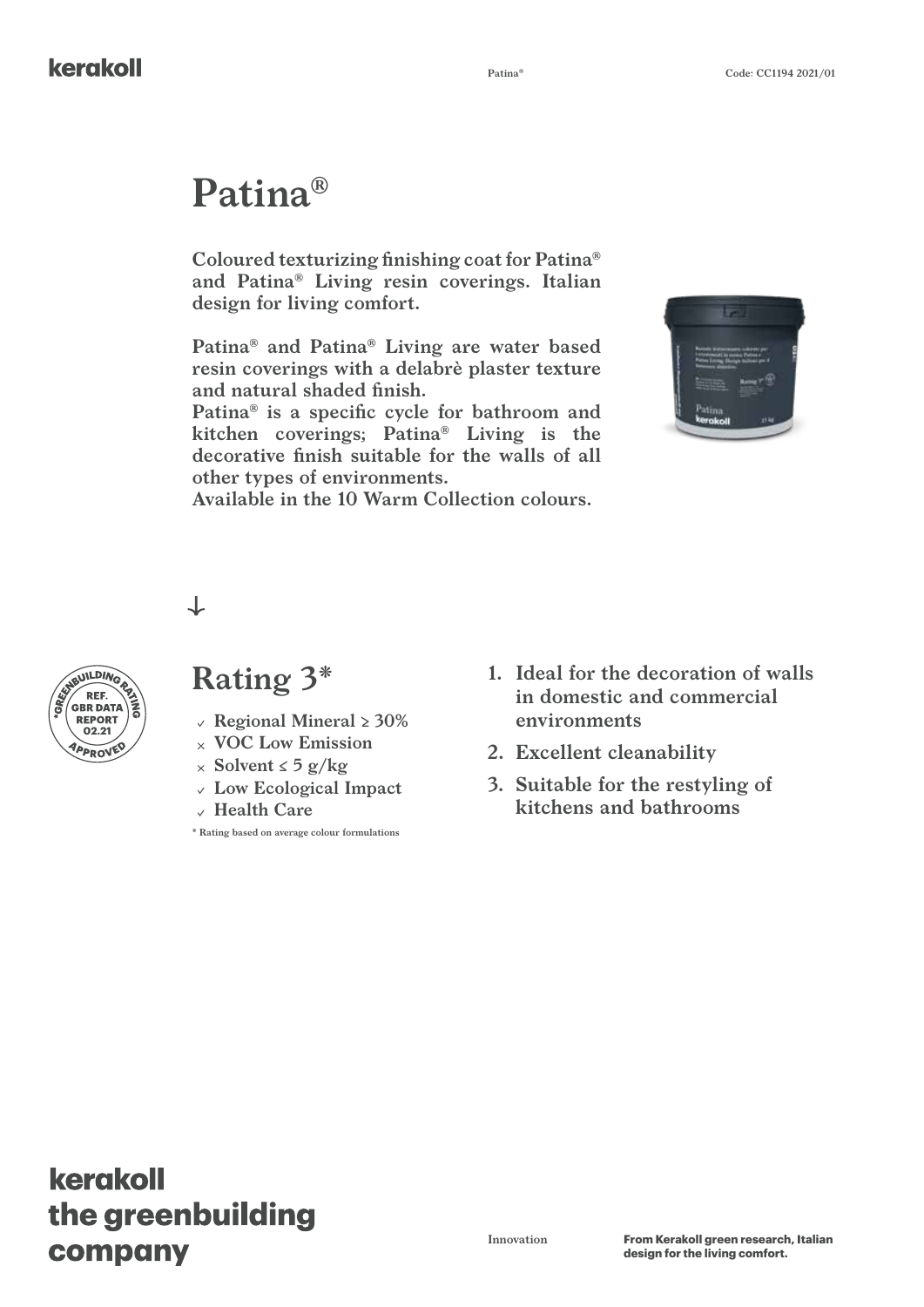### **Areas of application**

- **Coloured texturizing finishing coat**
- **Intended use:**
	- **Suitable for internal use on:**
	- **- cement based plasters primed with Universal Wall Primer**
	- **- cement based finishing products primed with Universal Wall Primer**
	- **- existing coverings in ceramic, glass mosaic and natural stone subject to finishing with Wallcrete**
	- **- substrates made with fibre-cement panels primed with Universal Wall Primer**
	- **- gypsum based plasters primed with Universal Wall Primer**
	- **- substrates made with plasterboard panels primed with Universal Wall Primer**
	- **- substrates made with plywood, MDF, and HDF panels, primed with EP21 or Universal Wall Prime according to the intended use.**

**Finishing products to complete the Patina® surface:**

**- Finish and Microresina® Xtreme**

- **Finishing products to complete the Patina® Living surface:**
	- **- Finish**

#### **Do not use**

**On floors and external applications, on fresh or not appropriately cured substrates, on dirty, non cohesive substrates, on old paint layers or faded supports, inconsistent substrates, with a high level of flexibility and thermal expansion, on wet substrates, on substrates subject to rising damp or with a residual humidity value greater than 2% CM, on gypsum based plasters with a residual humidity ≥ 1%, on non-primed gypsum based coverings and substrates susceptible to damp.**

#### **Instructions for use**

**Preparation of substrates**

**Check that the substrates are stable and perfectly well anchored to the support before applying the Patina® texturing agent. Substrates must be perfectly dry. Any water or residual moisture rising can cause vapour pressure to accumulate, which may cause the covering to debond.**

- **- Traditional cement based plasters finishing products: the substrate must be dry and must have undergone its normal hygrometric shrinkage. The substrate must be clean and solid, free from loose debris, dust and mould. Old plasters must be dry, in good condition, compact and cleaned carefully to remove any remaining traces of previous processes (faded supports, old finishing coats, etc...). Prime substrate with Universal Wall Primer. If the surface needs in-depth consolidation, apply a Universal Wall Primer after 4 to 6 hours. Wait for at least 4 – 6 hours for the subsequent application of Patina®.**
- **- Plasterboard panels: carefully clean the substrate and check that the covering is stable, compact, free from dust, oil, and water-repellent treatments. Apply Universal Wall Primer in two coats in alternate directions. Wait for at least 4 – 6 hours for the subsequent application of Patina®.**
- **- Gypsum bases plaster: gypsum based plasters must have a ≤ 1% residual moisture measured with a calcium carbide hygrometer.**

**Follow the manufacturer's instructions. Check that the base has been applied in a single layer, without fine finishing coats, as these may be imperfectly anchored and therefore unsuitable for laying. Apply Universal Wall Primer in two coats in alternate directions. Wait for at least 4 – 6 hours for the subsequent application of Patina®.**

- **- Previous ceramic coatings, glass mosaic, natural stone: smooth with a diamond disc in order to abrade the surface layer removing any contamination and giving a porous surface. Clean the surface carefully with a cloth soaked in Keragrip Eco Pulep adhesion promoter. Any dust and loose debris must be removed from joints. Before applying Patina®, smooth the covering with Wallcrete. The surface of the coating material to be finished must be dry and free from dust or building dirt; any residual protective coatings must first be removed using specific products.**
- **- Fibre-cement panels: carefully clean the substrate and check that the covering is stable, compact, free from dust, oil, and water-repellent treatments. Prime substrate with Universal Wall Primer. Wait for at least 4 – 6 hours for the subsequent application of Patina®.**
- **- Plywood, MDF, HDF panels: carefully clean the substrate and check that the covering is stable, compact, free from dust, oil, and water-repellent treatments.**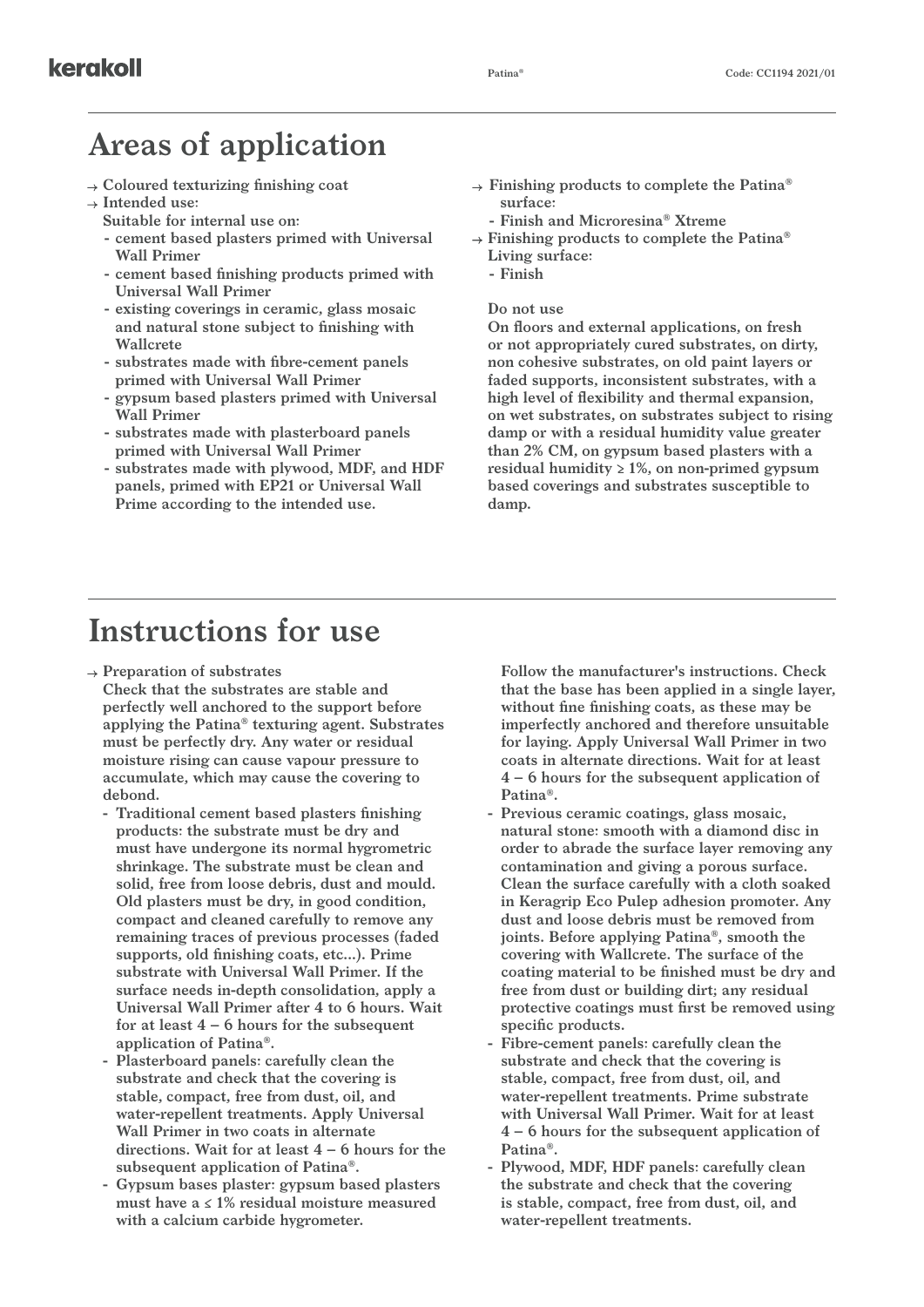#### **Instructions for use**

**In damp environments (i.e. bathrooms), apply EP21 primer; in environments not subject to humidity, apply Universal Wall Primer; in both cases apply the product over the entire surface, checking that the back of the panel to be covered is primed in order to avoid moisture absorption, subsequent water infiltrations or embarkation of the panel itself. If a build-up of EP21 should remain during application, dust with Quarzo 1.3, while still wet. Wait until the primer has completely hardened (8-12 hrs for EP21 or 4-6 hrs for Universal Wall Primer); if the surface primed with EP21 is particularly glossy, sand with a rotating orbital sander with 80 grain sandpaper to roughen the surface.**

- **- Walls presenting traces, cracks or unstable crazing: always insert the Net 90 reinforcing mesh.**
- **Preparation**

**Ready-to-use. Remix the product inside the container to ensure the mixture is of an even consistency.**

**Application**

**Apply the first coat of Patina® smoothing the product with small and even strokes of the spreader over the entire surface. In order to speed up drying times (especially in damp environments and/or with little air circulation), the use of a fan is recommended. Apply the second coat when the material has hardened (3-12 hrs).**

**Three coats of product are required on ceramic tiles or rough plaster. On ceramic tiles, smooth first with Wallcrete. In all three coats, always make sure that a 3.00 kg/m2 coverage is respected, in order to be sure to completely cover the joints or the irregularities of the plaster.**

**In order to obtain a more compact and natural shaded surface, smooth and compact the product with the blade of the spreader during the plastic phase of drying of the product itself ("touch dry").**

**Cleaning**

on dans l'air intérieur Information sur le niveau d'émission de substances volatiles dans l'air intérieur, présentant un risque de toxicité par inhalation, sur une échelle de classe allant de A+ (très faibles émissions) à

**Residual traces of the product can be removed from tools using water before the product hardens.**

### **Certificates and marks**